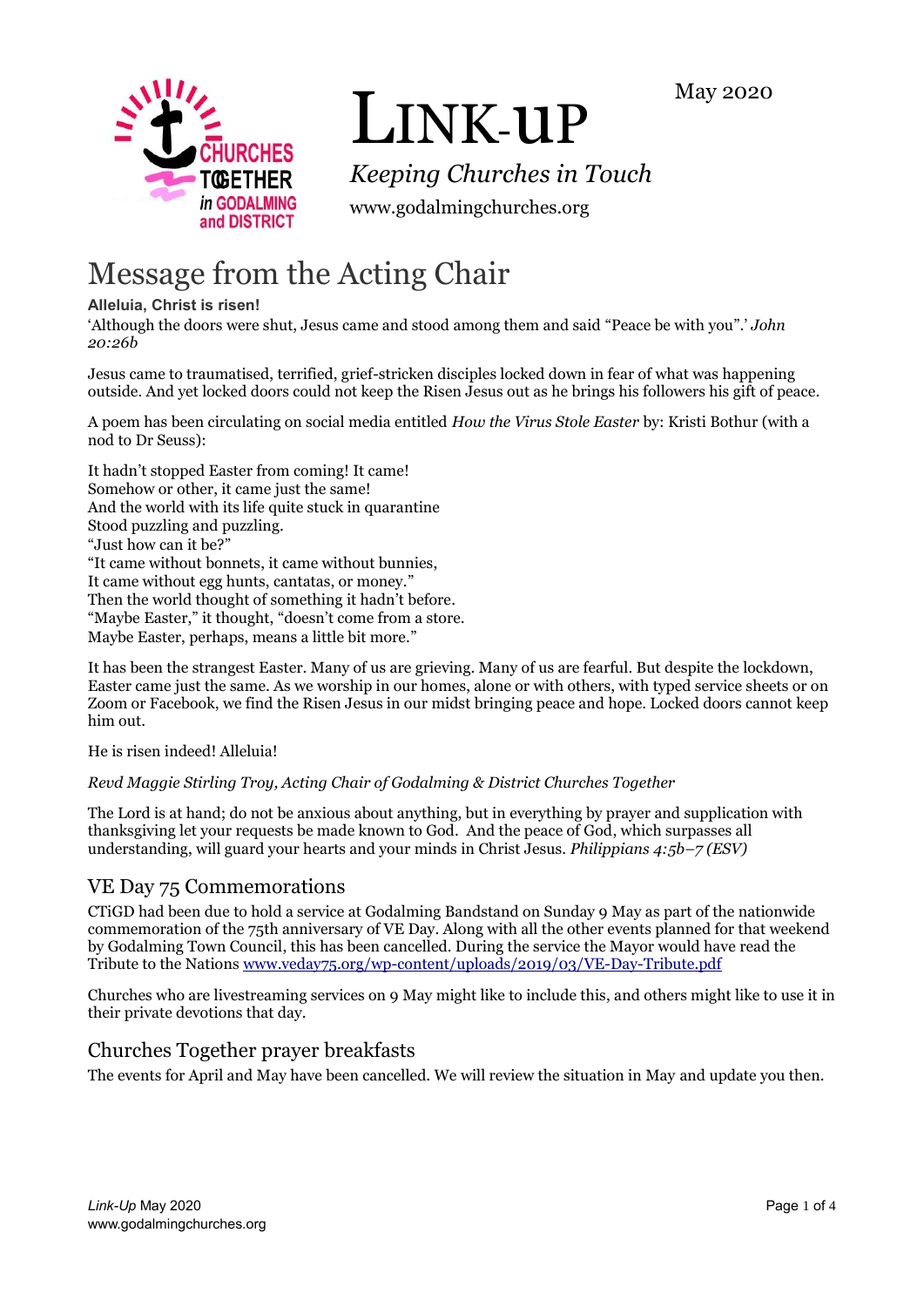# Christian Aid Week – 10 to 16 May 2020

Think of Christian Aid Week and you might picture red envelopes through doors, plant sales, Big Brekkies, banners in front of churches, special services and much more.

Since 1957 the week has brought communities together in action and prayer, and while the coronavirus pandemic means that Christian Aid Week 2020 will be different, churches across the diocese are being invited to stand in solidarity with the world's most vulnerable people in new and innovative ways.

With daily quizzes and live-streamed worship, supporters can be involved from their own homes and could also take part in the 300,000 steps in May challenge which will be run through Facebook or send an electronic donation envelope - an 'e-envelope' – to friends and family.

Some groups are arranging online plant sales, while others are doing sponsored runs, cycles or walks in their daily outdoor exercise or in their own homes and gardens.

"It is at times like these – testing and painful times – that we recognise we are all in this together. Coronavirus impacts everyone, but love unites us all. Christian Aid Week has always been a joyful celebration of what we can achieve together for the world's poorest people and in this time of global crisis Christian Aid's work is needed as much as ever before.

"The most vulnerable and marginalised people are at the greatest risk from coronavirus. In Sierra Leone there are no ICU beds and in Malawi there is one ICU bed for every one million people. In refugee camps, people are not able to keep socially distant from one other and 40% of the world's population do not have access to soap and water.

Please donate to the Christian Aid Coronavirus Emergency Appeal: [www.christianaid.org.uk/appeals/emergencies/coronavirus-emergency-appeal](https://www.christianaid.org.uk/appeals/emergencies/coronavirus-emergency-appeal)

# News of the Churches and organisations

# Busbridge&Hambledon Church

#### **Online services**

Busbridge&Hambledon Online Sunday services are going well, and the children's work on YouTube, Zoom and other online platforms is being well received. The services are pre-recorded and made available on the [BHC Godalming YouTube channel](https://www.youtube.com/channel/UCWua9wgZGOSAIOK8xTj1FPg) at 10:00 every Sunday. Church members have been really supportive, and we've been able to include differently families doing the prayers, and remotely recorded songs by our worship bands too. We can see that non church members are watching too which is an opportunity we are keen to make the most of.

#### **Prayer and coffee breaks**

9:00 Morning Prayer and 10:30 coffee break sessions on Zoom are well attended, and we are looking at live mid-week services and reflections soon.

#### **Register of volunteers**

To support the local community, we have a register of volunteers who can help anyone in Busbridge and around with shopping, collecting prescriptions, a friendly phone call and other essential errands for those self-isolating. It's coordinated by a team who can be contacted at <u>coronaresponse@bhcgodalming.org</u>.

#### **Financial support**

Busbridge&Hambledon Church can also provide financial support to individuals and families in the Godalming area affected, through the Church Family Support Fund. Details about how to give to the fund, and nominate people for a gift are now available on the [www.bhcgodalming.org](https://www.bhcgodalming.org/) website.

We are in contact with the Town Council and Godalming & Farncombe Community Corona Virus Assistance, and there is a collection trolley for the Community Store in Busbridge Church porch. Hambledon Church is working with the Parish Council to offer similar assistance to Hambledon residents. [www.bhcgodalming.org](https://www.bhcgodalming.org/)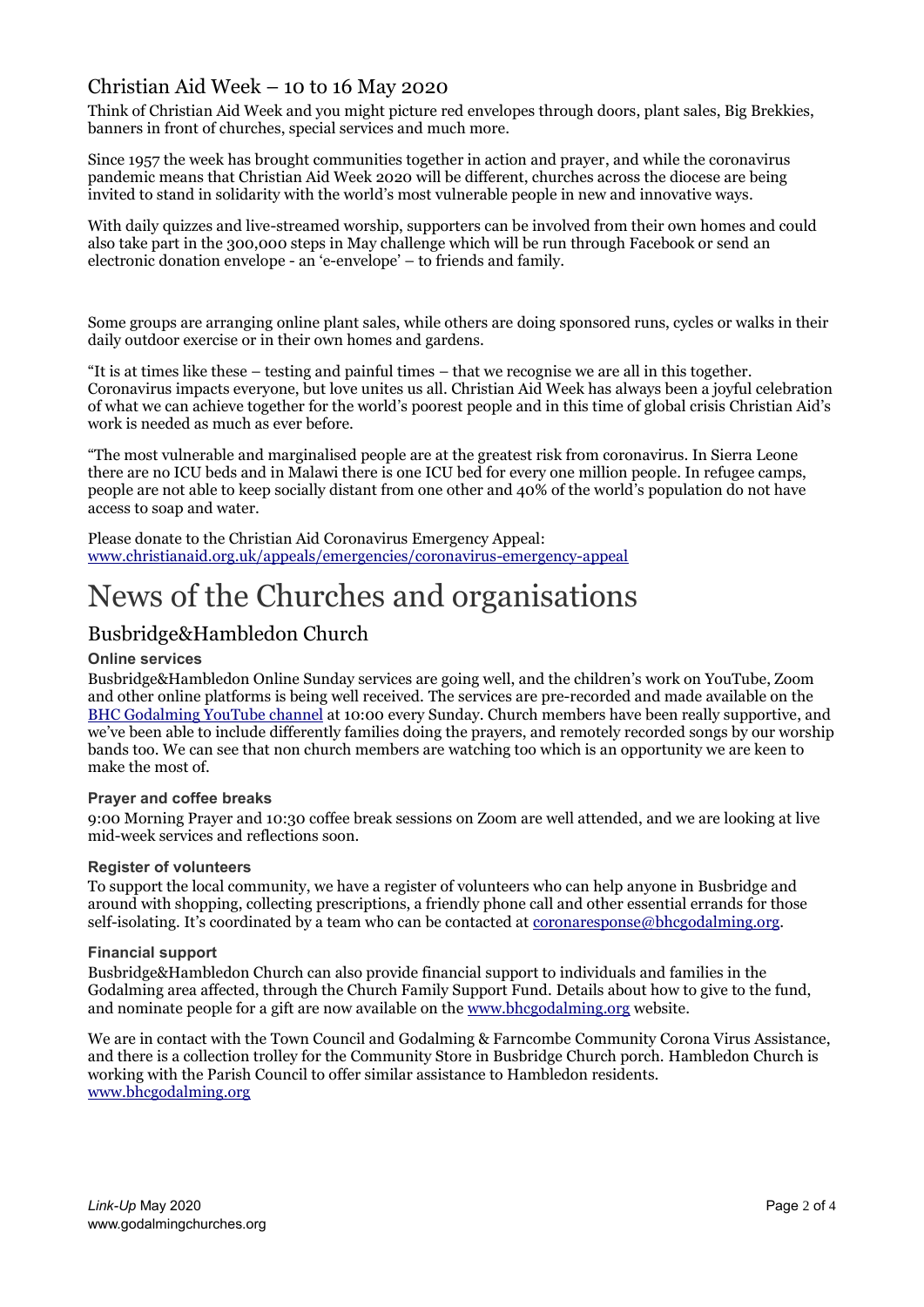# St John's Parish Church, Farncombe

In common with our brothers and sisters in other Christian communities, St John's is having to get used to remote worship. We're distributing an audio service each week, printed out for the two dozen-or-so members of the congregation who don't have access to any online resources, and the Rector records a solitary Eucharist each Sunday morning, which is posted on YouTube. Links can be found on the church's Facebook page: [facebook.com/StJohntheEvangelistChurchFarncombe.](https://facebook.com/StJohntheEvangelistChurchFarncombe) [www.farncombe.org.uk](http://www.farncombe.org.uk/)

Hascombe St Peter

Like all churches we received the order to close the Church in March, the first time we have locked it in daylight, since 1864! In the meantime, our Priest, Ian Maslin, has recorded services for Palm Sunday and Easter, which have been posted on our website and has carried on with weekly sermons which are circulated with our weekly pewslip, readings and prayers. We keep in touch with our congregation and further afield and look forward to restarting when we may.

## Godalming Baptist Church

We at GBC have a YouTube Channel - what a steep learning curve for us all! We have divided the church into Pastoral Groups with individuals calling individuals on their list, and we have some who are able to go and shop for others and do doorstep deliveries. We are encouraging people in the church who do have email to send in favourite hymns and passages and jokes and funny stories etc and we will post these out to those stuck at home without computers and the rest will receive by email. Blessings, Sandra

[www.godalmingbaptistchurch.org.uk](http://www.godalmingbaptistchurch.org.uk/)

#### Godalming United Church

During Lockdown, the United Church continues to "witness, worship and serve" thanks to the marvels of technology. With our interregnum continuing for the foreseeable future, this has been quite a challenge.

However, Senior Steward Alan Steele has arranged for a series of local preachers, lay readers and ministers to deliver videoed sermons appropriate to the season, and these have been supplemented by video and audio clips from bygone Sundays - all accessed, assembled and delivered by our tech wizard Richard August – to whom we owe a great debt of gratitude. Indeed, all of our preachers and participants must be praised, for often overcoming hesitancy with the technology and willingness to "step up to the mark".

Services are streamed real-time every Sunday at 10:30 at [https://guc.online.church](https://guc.online.church/) with a facility to exchange greetings and comments. They are available for viewing later on our website: [www.guc.org.uk.](https://www.guc.org.uk/) Viewing figures have been very positive and include people watching from across the country.

In addition to our monthly magazine, *Span*, we are also producing a more frequently emailed newsletter, with hard-copies home-delivered (with the usual precautions) to those not on the internet, by volunteers on an exercise-walk! [www.guc.org.uk](http://www.guc.org.uk/)

### St Edmund King & Martyr Godalming with St Joseph's Milford Roman Catholic Churches

#### **St Edmund's Virtual Parish**

GoToMeeting Virtual Parish 450-922-301, t: 020 3713 5028 – access code 450-922-301

Every Sunday at 10:00, Fr Jonathan live streams our Morning Service, which regularly has an attendance of around 55 but on Easter Sunday we stretched the software to its limits and had 69 attendees including several families. He also streams evening prayer at 17:00 on a Sunday evening. It is a lovely way of getting together as we can all see each other and talk to each other, and our regular readers can still do the readings etc. After the morning service we all go and get a coffee and have a good old chat, getting updates on parishioners who have sadly been victims to the virus. One recent success story is that one of our Parishioners who had been in RSCH on oxygen for several weeks and is due to celebrate his 60th Wedding Anniversary on St George's day may well be home in time.

#### **Family Quiz of Godalming**

One of our Parishioners, Alan Lion, (formerly Chairman of Trinity Trust Team) has devised a Family Quiz of Godalming which he is happy to share with you – for a copy email [alion@btinternet.com](mailto:alion@btinternet.com)